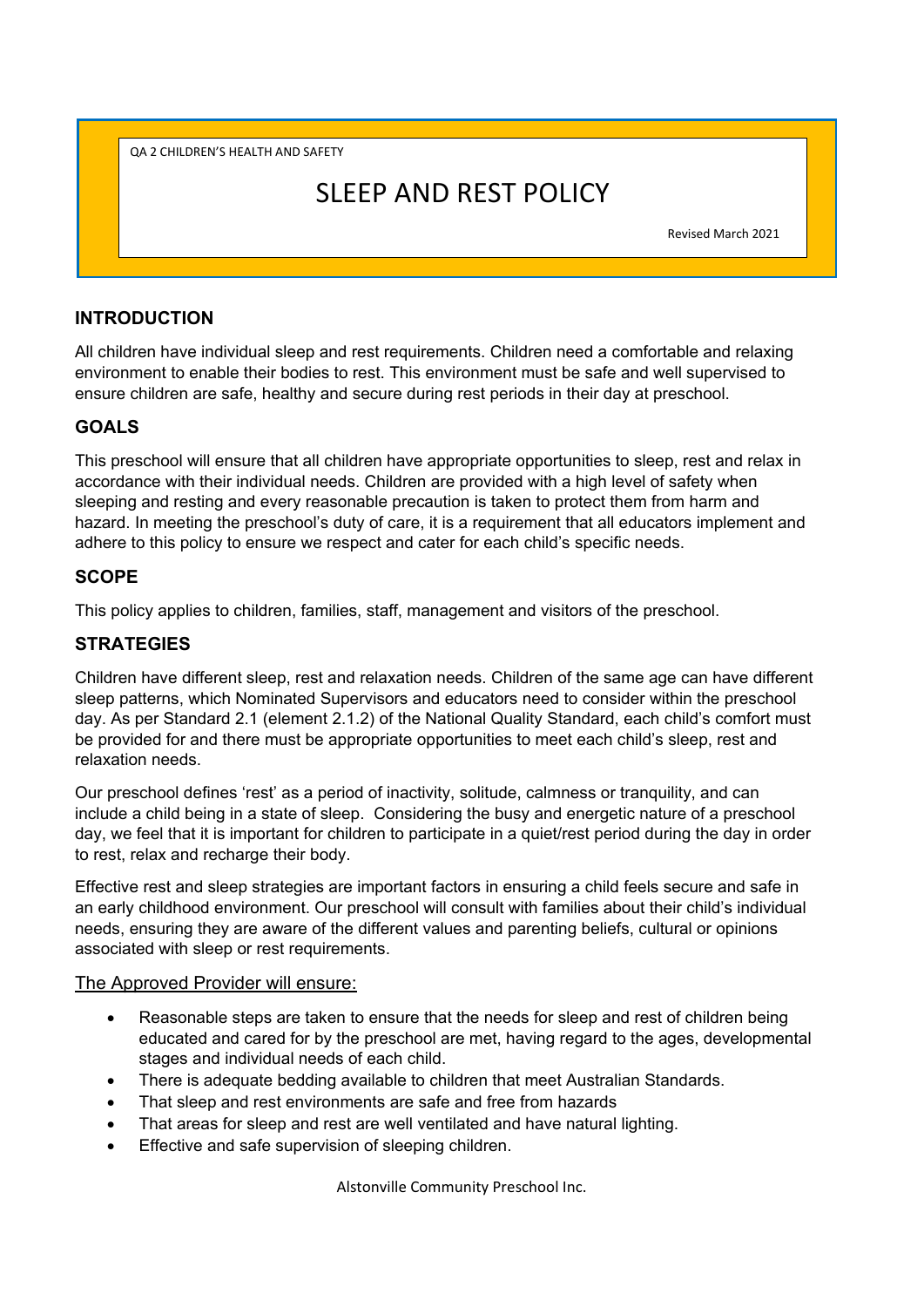# The Nominated Supervisor/ Responsible Person will:

- Take reasonable steps to ensure that the needs for sleep and rest of children being educated and cared for by the preschool are met, having regard to the ages, development stages and individual needs of the children.
- Maintain up to date knowledge regarding safe sleeping practice and communicate this information to educators and families.
- Ensure educators receive information and training to fulfil their role effectively, including being made aware of the sleep and rest policies, their responsibilities in implementing these, and any changes that are made over time.
- Negotiate sleep and rest routines and practices with families as necessary, to reach agreement on how these occur for each child at the preschool.
- Ensure that educators are always within sight and hearing distance of sleeping and resting children and that child safety is always the first priority
- Ensure children who are sleeping or resting have their face uncovered at all times
- Ensure the sleep and rest environment is free from cigarette or tobacco smoke

#### Educators will:

- Ensure there are appropriate opportunities with the daily preschool routine to meet each child's need for sleep, rest and relaxation.
- Respect family preferences regarding sleep and rest and consider these daily while ensuring children feel safe and secure in the environment and are having their individual rest needs met.
- Ensure that children who **do not** wish to sleep are provided with alternative quiet activities and experiences, while those children who **do** wish to sleep are allowed to do so, without being disrupted. If a child requests a rest, or if they are showing clear signs of tiredness, regardless of the time of day, there should be a comfortable, safe area available for them to rest (if required). It is important that opportunities for rest and relaxation, as well as sleep, are provided.
- Create a relaxing environment for resting children by playing relaxation music, reading stories, cultural reflection; turning off lights, monitoring room temperature and ensuring children are comfortably clothed. The environment should be tranquil and calm for both educators and children.
- Sit near children during rest time encouraging them to relax and listen to music. By providing a quiet, tranquil environment, children will choose to sleep if their body needs it.
- Maintain adequate supervision and educator/child ratios throughout the rest period.
- Ensure that beds are clean and in good repair and are wiped over with warm water and neutral detergent or vinegar between each use.
- Ensure that bed linen is clean and in good repair and is used by an individual child only and will be washed before use by another child.
- Communicate with families about their child's sleeping or rest times and the preschool policy regarding sleep and rest times.